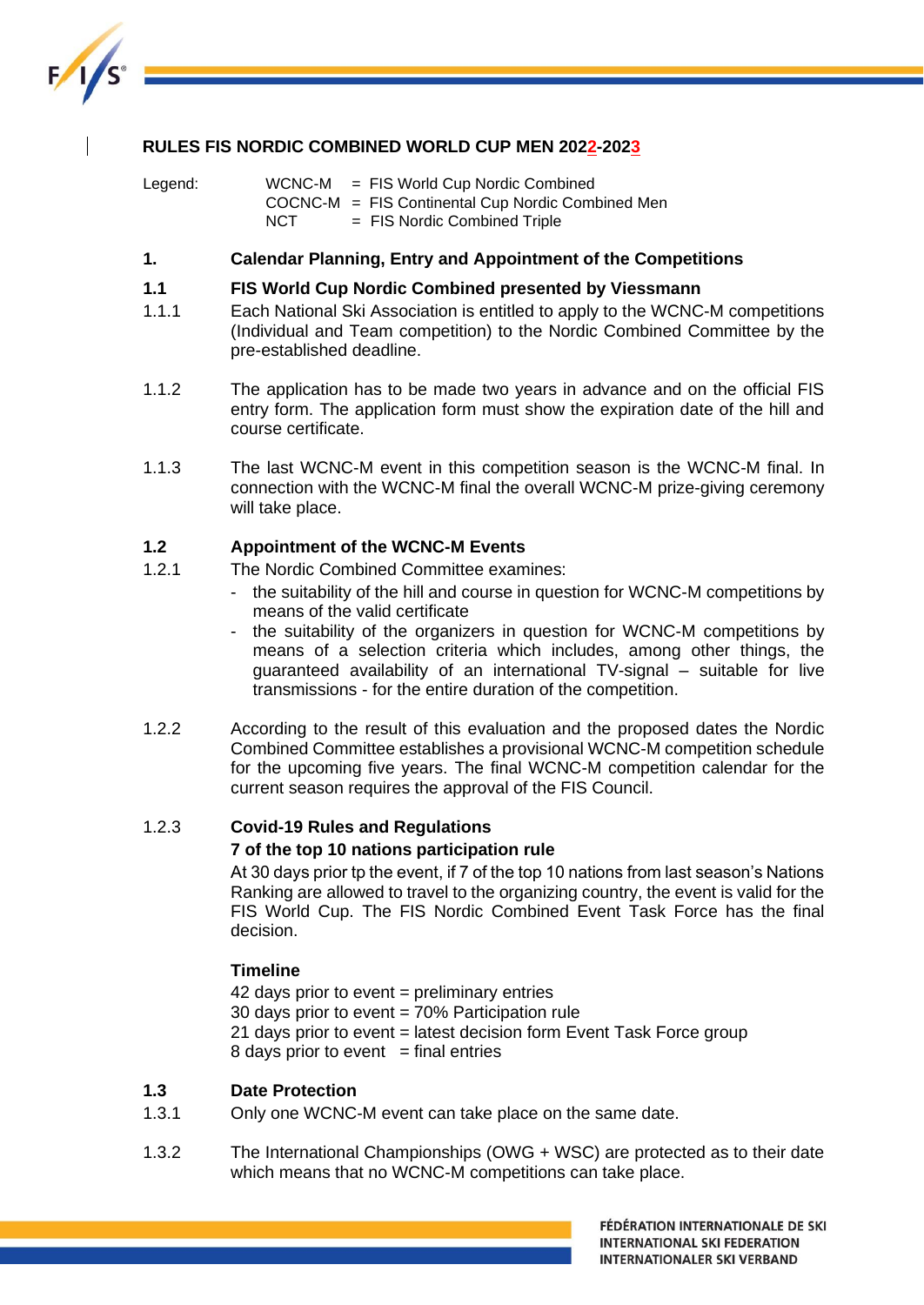## **1.4 Cancellations**

In the events that the selected competition site cannot be used, the respective National Ski Association must cancel the event(s) and this must be done at the latest eight (8) days before the competition.

## **1.5 Waxing Cabins and Changing Area**

The Organizing Committee is obliged to provide the necessary waxing cabins, as well as a separate changing area, at disposal of the teams without any additional costs for the nations. Teams arriving with a Wax Truck have to inform the OC by the deadline for Team entry and are not entitled to get a Wax Cabin at the CC stadium.

## **2. Participation Right in WCNC-M Competitions**

- **2.1** Only competitors with a FIS-Code are allowed to be entered.
- **2.2** Allowed to start are Competitors who are born in 2006 or earlier and
	- a) who have already gained WCNC-M points or
	- b) who have gained at least one COCNC-M point of the past or of the current season or
	- c) Medal winners from the Individual event in the JWSC will get a personal right to start in World Cup until the start of the next JWSC

## **3. WC-NC Evaluation**

## **3.1 Individual Competitions**

| 1 <sup>st</sup>  | $place = 100 points$ | 16 <sup>th</sup> | $place = 15 points$ |
|------------------|----------------------|------------------|---------------------|
| 2 <sup>nd</sup>  | $place = 80 points$  | 17 <sup>th</sup> | $place = 14 points$ |
| 3 <sup>rd</sup>  | $place = 60 points$  | 18 <sup>th</sup> | $place = 13 points$ |
| 4 <sup>th</sup>  | $place = 50 points$  | 19 <sup>th</sup> | $place = 12 points$ |
| 5 <sup>th</sup>  | $place = 45 points$  | 20 <sup>th</sup> | $place = 11 points$ |
| 6 <sup>th</sup>  | $place = 40 points$  | $21^{st}$        | $place = 10 points$ |
| 7 <sup>th</sup>  | $place = 36 points$  | 22 <sup>nd</sup> | $place = 9 points$  |
| 8 <sup>th</sup>  | $place = 32 points$  | 23 <sup>rd</sup> | $place = 8 points$  |
| 9 <sup>th</sup>  | $place = 29 points$  | 24 <sup>th</sup> | $place = 7 points$  |
| 10 <sup>th</sup> | $place = 26 points$  | 25 <sup>th</sup> | $place = 6 points$  |
| 11 <sup>th</sup> | $place = 24 points$  | 26 <sup>th</sup> | $place = 5 points$  |
| 12 <sup>th</sup> | $place = 22 points$  | 27 <sup>th</sup> | $place = 4 points$  |
| 13 <sup>th</sup> | $place = 20 points$  | 28 <sup>th</sup> | $place = 3 points$  |
| 14 <sup>th</sup> | $place = 18 points$  | 29 <sup>th</sup> | $place = 2 points$  |
| 15 <sup>th</sup> | $place = 16 points$  | 30 <sup>th</sup> | $place = 1 point$   |
|                  |                      |                  |                     |

- 3.1.1 In case of equality in points between competitors, each athlete receives the points corresponding to the rank (the following place is omitted).
- 3.1.2 A minimum of eight (8) National Ski Associations must participate if a WCNC-M competition is to count for the WCNC-M evaluation.

## 3.1.3 **World Cup Standing**

The WCNC-M points of all Individual competitions of the current season will be counted for the WCNC-M overall standings.

In case of an equality of points in the WCNC-M standing the better ranking order of the different competitions will be used to decide the ranking. If the competitors are still equal, the starting order will be drawn.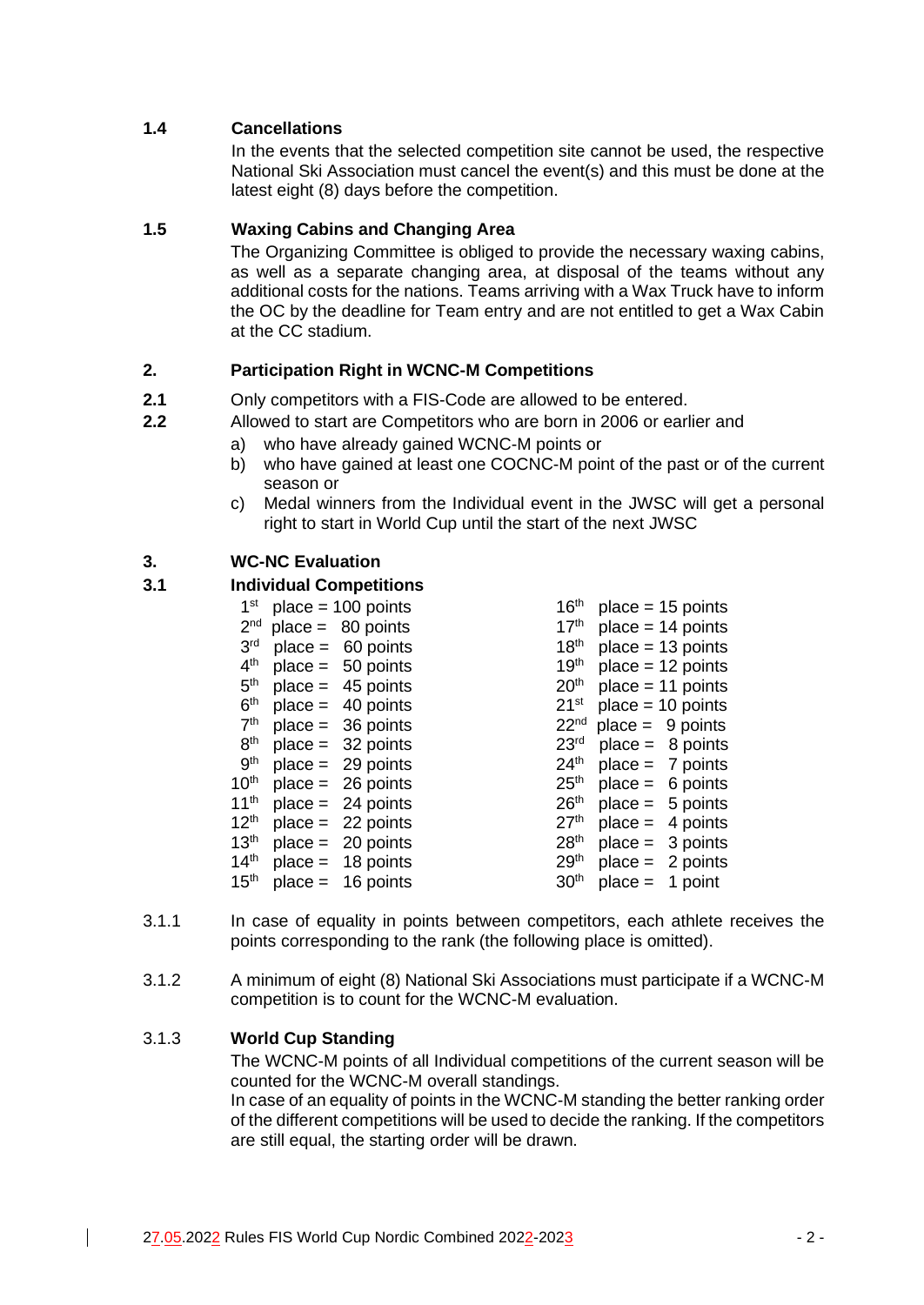- 3.1.4 The current leader of the WCNC-M overall evaluation receives the "WCNC-M yellow Leader bib", which he is allowed to keep. The "WCNC-M Leader bib" has to be worn by the leader at the WCNC-M event, at the official winner's ceremony and at all official Ski Jumping trainings.
- 3.1.5 "Best jumper's bib" (blue) and "best Cross-Country skiers' bib" (red) will be distributed to each of the current leading athletes each weekend. The "best jumper/skier bib" has to be worn by the leaders at the WCNC-M event and at the official winner´s ceremony. The basis for calculation is the World Cup Men scoring list, see art 3.1. If there is an equal score in the daily result, each competitor will receive the points assigned to the rank and the following rank will be skipped.

## **3.2 Team competitions**

## 3.2.1 **Team competition and Mixed Team competition (aliquote per gender)**

| $5th$ place = 200 points |
|--------------------------|
| $6th$ place = 150 points |
| $7th$ place = 100 points |
| $8th$ place = 50 points  |
|                          |

## 3.2.2 **Team Sprint competition**

| $1st$ place = 200 points | $5th$ place = 100 points |
|--------------------------|--------------------------|
| $2nd$ place = 175 points | $6th$ place = 75 points  |
| $3rd$ place = 150 points | $7th$ place = 50 points  |
| $4th$ place = 125 points | $8th$ place = 25 points  |
|                          |                          |

- 3.2.3 In case of equality of points of teams, each team obtains the points corresponding to the rank. The following place is omitted.
- 3.2.4 At least six (6) National Ski Associations must participate if a WCNC-M Team competition/Team Sprint is to count for the WCNC Nations Cup.

## 3.2.5 **Starting order in Team competitions**

The starting order will be based on the reverse order of the actual World Cup Nations standings. The starting order for the Mixed Team event will be based on the reverse order of the total sum of the WCNC Nations Standings men and women.

## 3.2.6 **WCNC-M Nations Cup**

The sum of the points of all competitors from one nation of all WCNC-M competitions of the current season – including the points of the Team competition/Team Sprint competition (one per nation) and share of the Mixed Team competition – will be taken into consideration for the WCNC-M evaluation per nation.

In case of an equality of points in the WCNC-M nation's evaluation, the better ranking order of the different competitions (Individual as well as Team competitions) will decide.

## **4. WCNC-M Competitions**

## **4.1 Number of Participants for the National Ski Associations**

The number of participants will be calculated periodically according to:

- the World Ranking List (see art. 4.1.1)
- the standings of the actual COCNC-M period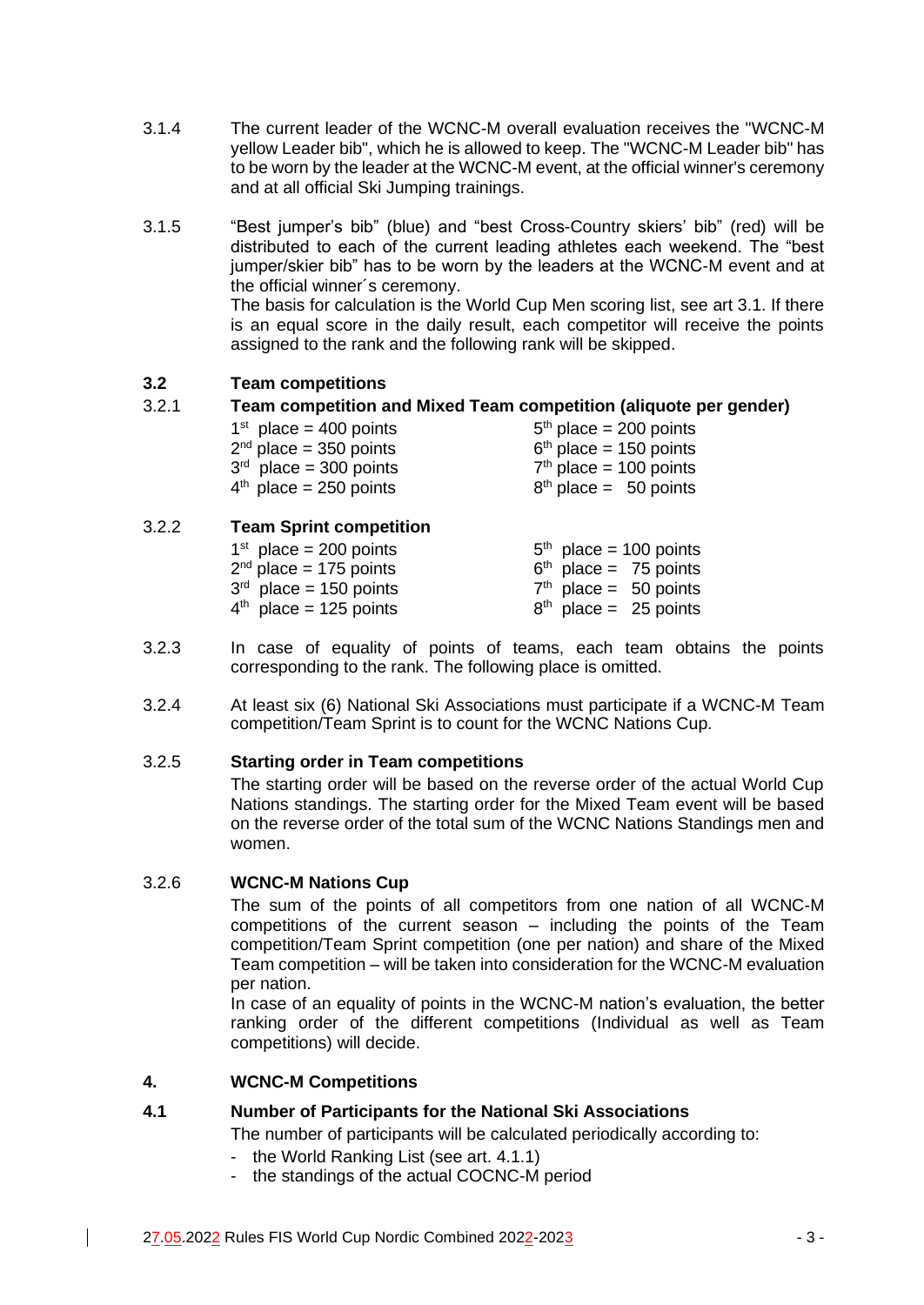The basis for the calculation is:

- the top 55 competitors in the World Ranking List (WRL), with a maximum of six (6) athletes per nation
- the top three (3) athletes (only one per nation) of the COCNC-M period

However, a nations quota is limited to a maximum of eleven (11) athletes per nation. This includes the basic quota 6+1, the additional quota per name from art. 2.2 c) and the national quota for the host nation.

- Apart from the nations quota (according to the ranking list), each nation which has gained at least one (1) individual or team competition point during the past or the current competition season shall have a basic quota of one plus two (1+2) for a maximum of 2 x 4 periods.

#### 4.1.1 **FIS World Ranking List**

The quota calculation as well as the payment of the travel expenses will be done according to the World Ranking List which is established according to the following criteria:

- The points system is the same as for the World Cup ranking  $(1<sup>st</sup> rank 100)$ points, 30<sup>th</sup> rank 1 point).
- The competition results of the four (4) periods of the past World Cup season will gradually be replaced by the competition results of the four (4) periods of the current World Cup season.
- This updating procedure is repeated after each of the periods, so that the four (4) most current periods are used to calculate the World Ranking List.
- The 55 best competitors of this World Ranking List will be taken into consideration for the quota.
- The nation's quota is valid for the entire period that follows and is not affected by actual competition results.

### 4.1.2 **Division into periods**

The FIS WCNC-M calendar **2022-2023** is divided into the following four (4) periods:

| $1st$ period:           | 25.11.2022 - 18.12.2022   | (Ruka – Ramsau)        |
|-------------------------|---------------------------|------------------------|
| $2nd$ period:           | $06.01.2023 - 22.01.2023$ | (Otepää – Chaux-Neuve) |
| 3 <sup>rd</sup> period: | $27.01.2023 - 20.02.2023$ | (Seefeld - Schonach)   |
| 4 <sup>th</sup> period: | $26.02.2023 - 27.03.2023$ | (Lahti – Schonach)     |

#### 4.1.3. **Starting quota in the Official Training, PCR/QR and the Competition round**

Each National Ski Association is allowed to enter the number of athletes according to their nations quota, but no more than eleven (11) as a maximum.

Nations with quota one (1), two (2) and three (3) are allowed to enter one (1) athlete in addition.

Nations without a quota at all or with a basis quota (see art. 4.1) are allowed to enter up to two (2) athletes as a maximum.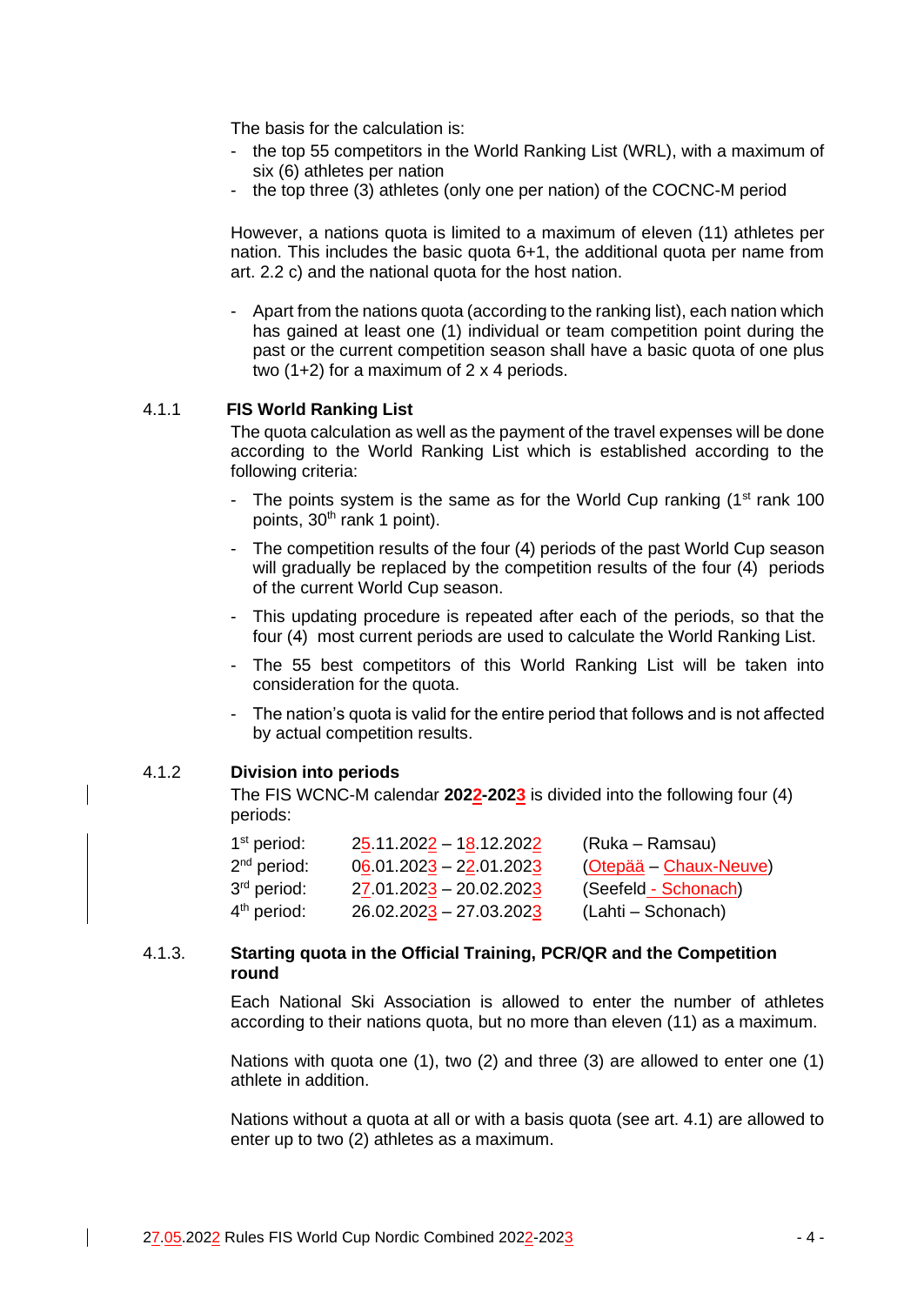The National Ski Association of the organizing country has the right to enter an additional National Group (group I) up to a maximum of four (4) athletes for the Official Training, the PCR/QR and the Competition round.

However, if an event program includes a Team competition or Team Sprint competition, the participating nations with quota less than four are allowed to enter up to a number of four (4) athletes as a maximum for the Individual competition as well, as long as the conditions according to art. 2.2 are kept.

Each nation can start with one (1) Team in Team competitions and with a maximum of two (2) Teams in Team Sprint competition.

The maximum starting quota of each National Ski Association is eleven (11) athletes for the Official Training, the Provisional Competition/Qualification round and the Competition round.

If it is planned to carry out more than four (4) WCNC-M in one country, the hosting National Ski Association is only entitled to enter a National Group in a maximum of four (4) competitions. This limit will be not applied to competitions replaced from another host country.

## **4.2 Competition Modes and Starting Order**

## 4.2.1 **WCNC-M competitions**

As a rule, a Nordic Combined competition consists of:

- the official training
- the Provisional Competition/Qualification round (PCR/QR) ski jumping
- one or two competition round ski jumping and
- one 5 km, 10 km or 15 km Cross Country race (IG and Mass Start)
- one 7,5 km, 10 km and 12,5 km Cross County race (IG NCT)
- one 5 km / 2,5 km / 2,5 km / 5 km race Cross Country (Mixed Team comp.)
- one 4 x 5 km race Cross-Country (Team competition)
- one 2 x 7.5 km race Cross-Country (Team Sprint competition)
- 4.2.1.1 For the Official Training Ski Jumping, the Trial round, the Provisional Competition/Qualification round and the Competition round the number of competitors will be divided into three groups.

The number sequence of the groups is as follows:

- Group I athletes of the organizing country
- Group II athletes without WCNC-M points
- Group III athletes with WCNC-M points
- 4.2.1.2 The starting order within the group will be determined as follows:
	- Group I: draw or seeding through the organizing country
	- Group II: draw
	- Group III: reverse order of the actual WCNC-M standings. For the first WCNC-M competition of the season, the final WCNC-M standings of the past season is decisive. As soon as athletes appear in the World Cup Men standings, they are seeded in group III according to their ranking.

After the formation of the seeded Group I and II, the Jury can make the draw before the official training.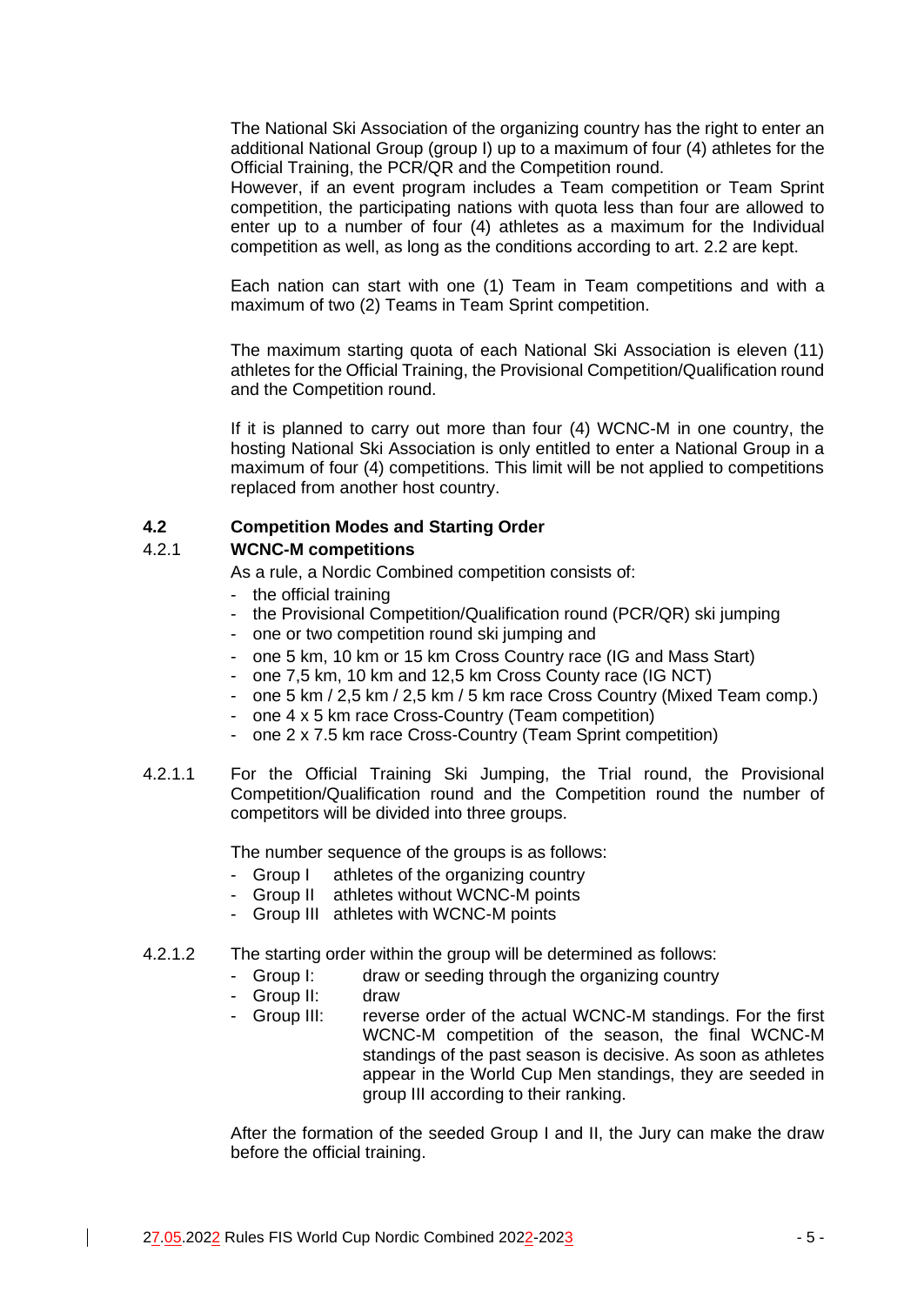In case of only one official training for two competitions carried out on the same hill (Individual and Team competition or two Individual competitions), only the single quota is allowed to start. The competition schedule has to be published together with the invitation for the competition.

Changes can be made by the Jury in case of a "force majeure".

## 4.2.1.3 **Trial round**

A Trial round must be carried out before the Provisional Competition round/Competition round (exception see ICR art. 525.1.1)

If both genders are present only one official training round but no trial round will be carried out before the PCR.

## 4.2.1.4 **Provisional Competition Round (PCR) including Qualification (PCR/QR)**

The Provisional Competition round will be carried out according to the regulations for a Competition round. The scores can be used as a result for the start of the CC race only if the actual Competition round ski jumping cannot be carried out. This score can be used only one time as a maximum for a weekend**.** The Provisional Competition round/Qualification round (PCR/QR) reduces the number of participants to 50 for the Individual competitions on a weekend.

If there is a second Individual Gundersen competition on a weekend the Trial round will be counted as a Qualification. This Qualification can't be used as a PCR result. If the PCR will be used all athletes starting in the PCR can start at the Cross-Country race.

The total score counts for the PCR result. A competitor, who has reached 95 % of the maximum length of the longest jump but has a fall, has the right to participate in the competition in addition to the 50 athletes (if wind/gate compensation is used, the compensated distance is the basis).

## 4.2.1.5 **Season Finale**

If the last competition of the season is a "final with 2 jumps and 15 km race" the present top 30 athletes of the actual World Cup Men overall standings are qualified for the event.

- 4.2.1.6 For the second competitive round (final), they start with the same start number but in reverse order of the collective points score from the first competitive round.
- 4.2.1.7 The final round must start 15 minutes after the end of the first competition round. The jumpers who are not at the start on time are disqualified.

## 4.2.1.8 **Formats**

The Nordic Combined Committee is entitled to propose other formats to use in the World Cup series as long as the format is described in the ICR, the WCNC-M or COCNC-M rules.

## 4.2.1.9 **Non-qualified athletes**

Non-qualified athletes cannot be nominated as fore jumpers for the respective competition if another Individual competition of the series is scheduled for the same competition weekend/ event/ place.

The jury is allowed to nominate fore-jumpers from the non-qualified athletes in exceptional cases.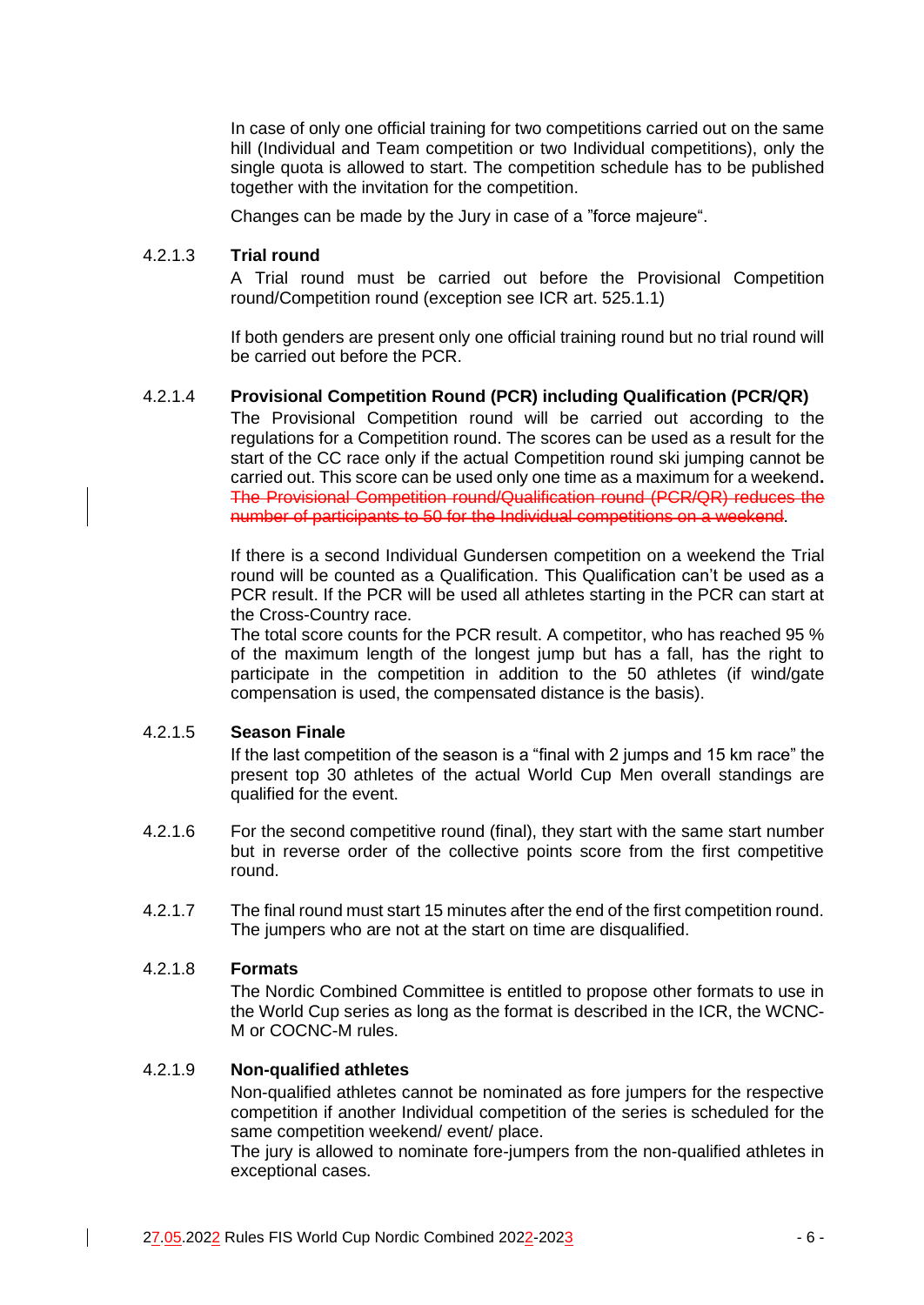## **4.3 Nordic Combined Triple**

- Day 1 1 jump 7,5 km Individual Gundersen
- Day 2 1 jump 10 km Individual Gundersen
- Day 3 1 jumps 12,5 km Individual Gundersen
- All athletes start on Day 1
- The top 50 athletes from Day 1 competition start on Day 2.
- The top 50 overall athletes of the Nordic Combined Triple start on Day 3.

The athletes will receive fixed points after Day 1 results that they bring to Day 2, the same after Day 2 results that they bring to Day 3 and the first athlete crossing the finish line on Day 3 wins the Nordic Combined Triple.

If only two events can be carried out the winner of the  $2<sup>nd</sup>$  competition wins the Nordic Combined Triple. He will then receive the Prize Money according to item 4.3.6. and WC points according art. 4.3.4.

#### Fixed points:

| <b>Place</b> | <b>Time / Points</b> | <b>Place</b> | <b>Time / Points</b> | <b>Place</b> | <b>Time / Points</b> |
|--------------|----------------------|--------------|----------------------|--------------|----------------------|
|              | $25^{\circ}$ / 6.2   | 6            | 10''/2,5             | 11           | 5''/1,2              |
| 2            | 21" / 5,2            |              | 9''/2,2              | 12           | 4" / 1,0             |
| 3            | 18" / 4.5            | 8            | 8''/2,0              | 13           | 3''/0.8              |
| 4            | 15''/3,7             | 9            | 7''/1.7              | 14           | 2" / 0.5             |
| 5            | 12" / 3,0            | 10           | 6''/1,5              | 15           | 1" / 0.2             |

#### 4.3.1 **Competition realization -** *Nordic Combined Triple*

#### 4.3.1.1 Ski Jumping: See ICR art 525.1.1

Addition: The result of the  $1<sup>st</sup>$  Competition is the basis for the start list of the  $2<sup>nd</sup>$ Ski Jumping competition (reverse starting order).

The top 15 placed competitors of the  $1<sup>st</sup>$  Competition will receive the fixed points (see table art. 4.3) in addition to the day's result in the  $2^{nd}$  Ski Jumping competition. The same applies from day 2 to day 3.

E.g. second placed athlete from day 1 gets 5,2 fixed points to the day's result Ski Jumping day 2 - that means 1 point less in additional than the winner but three points more than the  $7<sup>th</sup>$  placed athlete.

1 point  $=$  4 seconds 15 points  $=$  1 minute

4.3.1.2 Cross-Country race: See ICR art 525.2.1

#### 4.3.2 **PCR -** *Nordic Combined Triple*

The PCR will be carried out the day before the 1<sup>st</sup> Competition. This PCR can be used 1 time during the NCT.

If the PCR is used on the Day 1, the trial round on Day 2 will count as a PCR and can be used on Day 2 or 3 if needed.

#### 4.3.3 **World Cup points -** *Nordic Combined Triple*

- The World Cup points on Day 1 and Day 2 will be 50 % of normal (see art. 4.3.4.)  $1<sup>st</sup>$  place: 50 pts
- The World Cup points on Day 3 will be double of normal (see art. 4.3.4)  $1<sup>st</sup>$  place: 200 pts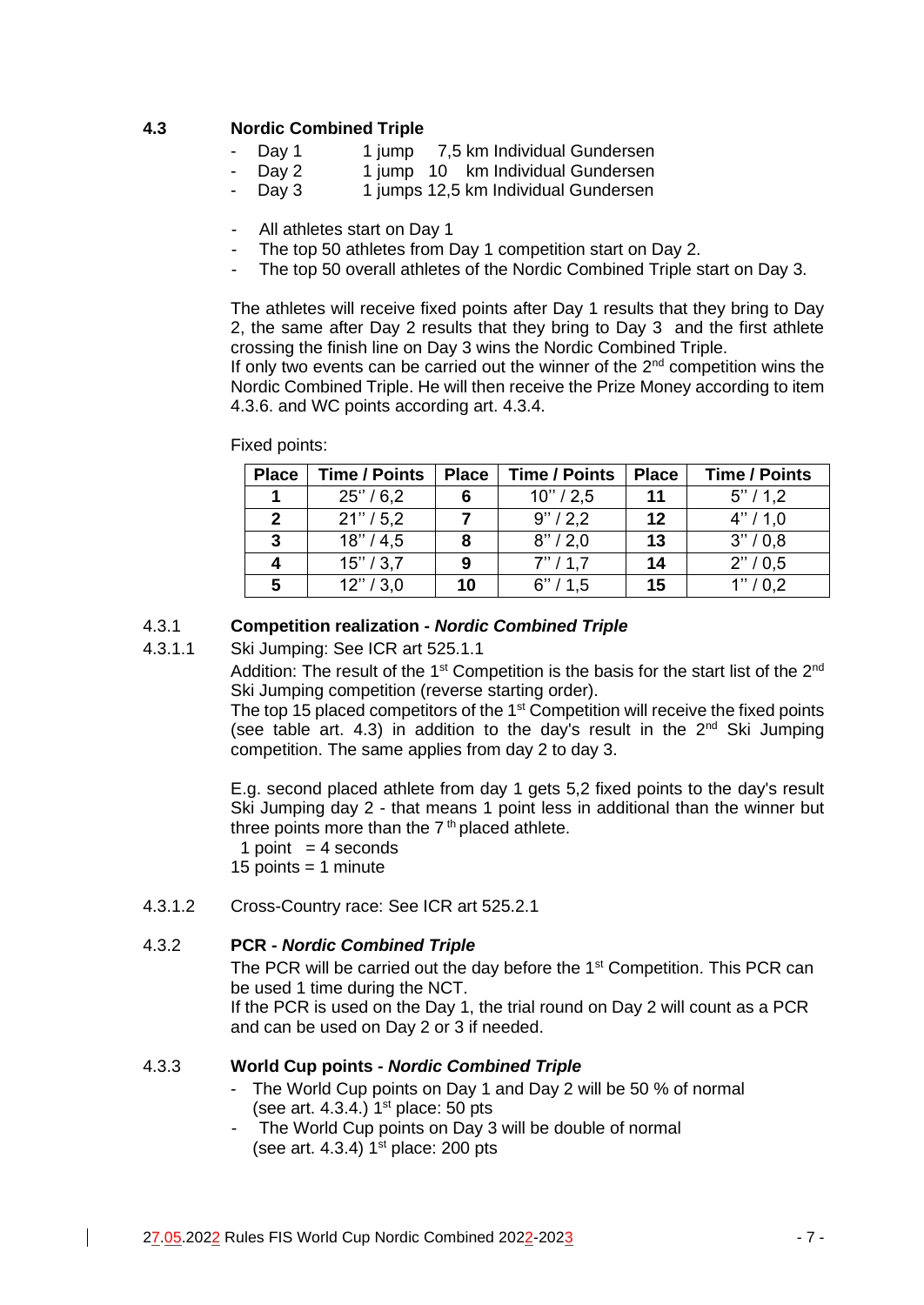If only 2 days of competition:

- The World Cup points on Day 1 will be 50% of normal (see art.  $4.3.4.$ )  $1<sup>st</sup>$  place: 50 pts
- The World Cup points on Day 2 will be normal (see art. 3.1) plus + 50% of normal (see art. 4.3.4.) 1<sup>st</sup> place: 150 pts

#### 4.3.4

| <b>Place</b>   | Day 1<br><b>Points</b> | Day 2<br><b>Points</b> | Day 3<br><b>Points</b> | <b>Place</b> | Day 1<br><b>Points</b> | Day 2<br><b>Points</b> | Day 3<br><b>Points</b> |
|----------------|------------------------|------------------------|------------------------|--------------|------------------------|------------------------|------------------------|
| 1              | 50                     | 50                     | 200                    | 16           | 8                      |                        | 30                     |
|                |                        |                        |                        |              |                        | 8                      |                        |
| $\mathbf{2}$   | 40                     | 40                     | 160                    | 17           | $\overline{7}$         | 7                      | 29                     |
| 3              | 30                     | 30                     | 120                    | 18           | $\overline{7}$         | 7                      | 26                     |
| 4              | 25                     | 25                     | 100                    | 19           | 6                      | 6                      | 24                     |
| 5              | 23                     | 23                     | 90                     | 20           | 6                      | 6                      | 22                     |
| 6              | 20                     | 20                     | 80                     | 21           | 5                      | 5                      | 20                     |
| $\overline{7}$ | 18                     | 18                     | 72                     | 22           | 5                      | 5                      | 18                     |
| 8              | 16                     | 16                     | 64                     | 23           | $\overline{4}$         | 4                      | 16                     |
| 9              | 15                     | 15                     | 58                     | 24           | 4                      | 4                      | 14                     |
| 10             | 13                     | 13                     | 52                     | 25           | 3                      | 3                      | 12                     |
| 11             | 12                     | 12                     | 48                     | 26           | 3                      | 3                      | 10                     |
| 12             | 11                     | 11                     | 44                     | 27           | $\overline{2}$         | $\overline{2}$         | 8                      |
| 13             | 10                     | 10                     | 40                     | 28           | $\overline{2}$         | $\overline{2}$         | 6                      |
| 14             | 9                      | 9                      | 36                     | 29           | 1                      | 1                      | 4                      |
| 15             | 8                      | 8                      | 32                     | 30           | 1                      | 1                      | $\overline{2}$         |

#### 4.3.5 **Prize Money -** *Nordic Combined Triple*

- On Day 1 and Day 2: 50% of the normal Prize Money (see art. 4.3.6).
- On Day 3: Double Prize Money and extra Prize Money for the Nordic Combined Triple winner (see art. 4.3.6).

If only 2 days of Competition

- On Day 1: 50% of the normal Prize Money (see art. 4.3.6)
- On Day 2: normal Prize Money (see art. 5.1.1) plus 50% of normal Prize Money (see art. 4.3.6)

4.3.6

| <b>Place</b>   | Day 1<br><b>CHF</b> | Day 2<br><b>CHF</b> | Day 3<br><b>CHF</b> | <b>Place</b> | Day 1<br><b>CHF</b> | Day 2<br><b>CHF</b> | Day 3<br><b>CHF</b> |
|----------------|---------------------|---------------------|---------------------|--------------|---------------------|---------------------|---------------------|
| 1              | 4'000               | 4'000               | 16'000              | 11           | 350                 | 350                 | 1'400               |
| $\overline{2}$ | 3'000               | 3'000               | 12'000              | 12           | 325                 | 325                 | 1'300               |
| 3              | 2'000               | 2'000               | 8'000               | 13           | 300                 | 300                 | 1'200               |
| 4              | 1'250               | 1'250               | 5'000               | 14           | 275                 | 275                 | 1'100               |
| 5              | 1'000               | 1'000               | 4'000               | 15           | 255                 | 255                 | 1'020               |
| 6              | 750                 | 750                 | 3'000               | 16           | 230                 | 230                 | 920                 |
| 7              | 650                 | 650                 | 2'600               | 17           | 215                 | 215                 | 860                 |
| 8              | 550                 | 550                 | 2'200               | 18           | 200                 | 200                 | 800                 |
| 9              | 460                 | 460                 | 1'840               | 19           | 190                 | 190                 | 760                 |
| 10             | 400                 | 400                 | 1'600               | 20           | 175                 | 175                 | 700                 |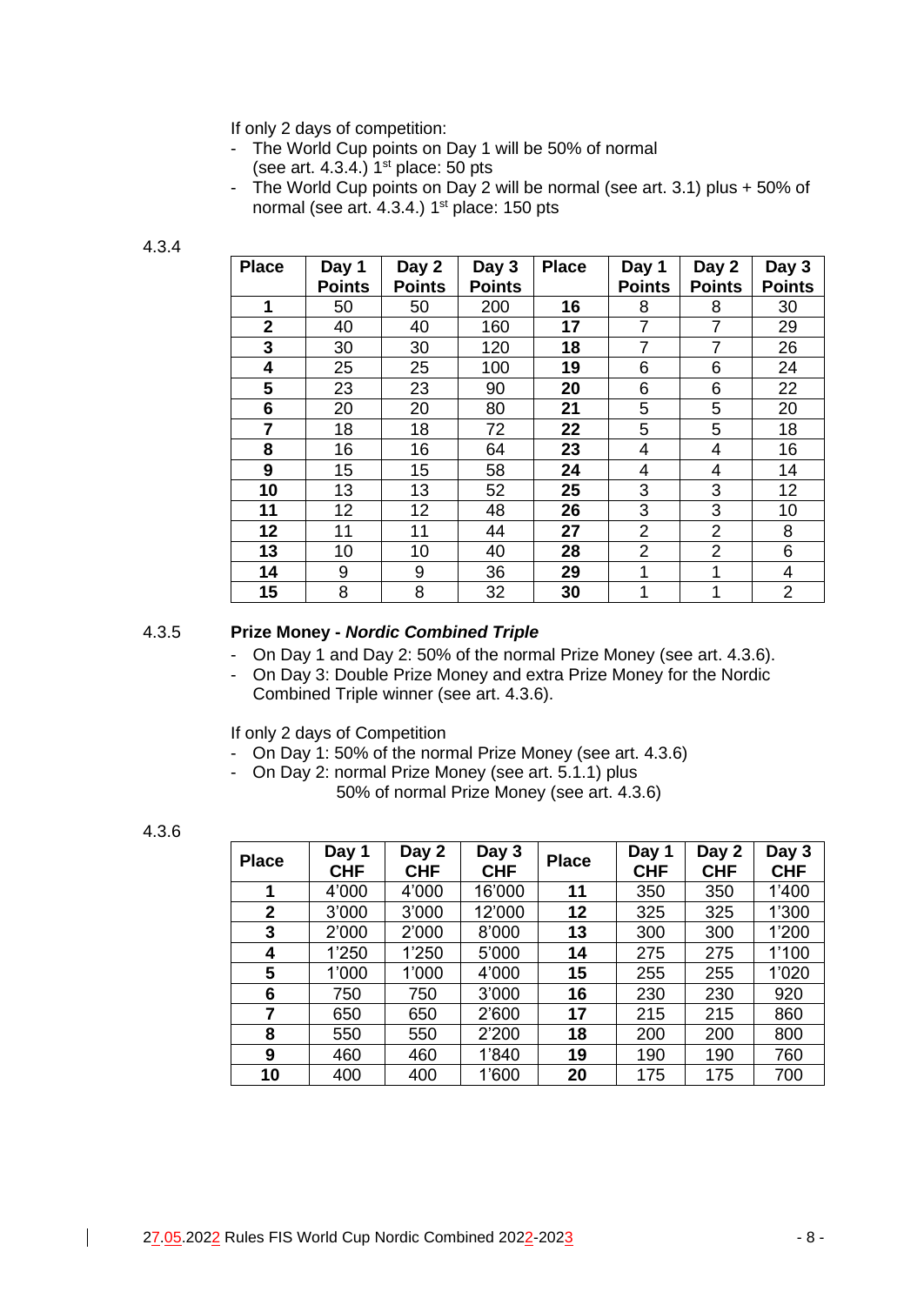## **4.4 Opening Tour**

| 1 jump / 5 km Individual Gundersen<br>Day 1 |  |
|---------------------------------------------|--|
|---------------------------------------------|--|

- Day 2 1 jump / 10 km Individual Gundersen or
	- 10 km Mass Start
- Day 3 1 jump / 10 km Individual Gundersen

## Addition:

| Day 1 | 5 km IG            | - all athletes are allowed to start                                                                                              |
|-------|--------------------|----------------------------------------------------------------------------------------------------------------------------------|
| Day 2 | $10 \text{ km}$ IG | - normal IG competition, the Trial round<br>will count as a QR and reduces the<br>number of participants to 50 or                |
|       | 10 km Mass Start   | - all athletes start in the Cross Country<br>race, top 50 placed athletes after the<br>CC race starts in the Ski Jumping<br>part |
| Day 3 | 10 km IG           | - normal IG competition, the Trial round<br>will count as a QR and reduces the<br>number of participants to 50                   |

Each Individual Gundersen competition will receive World Cup points, see art 3.1, and count to the Overall World Cup Men.

In case of equality in points between competitors, each athlete receives the points corresponding to the rank (the following place is omitted).

The sum of the World Cup points of all tour competitions will be taken into consideration for the overall tour ranking.

In case of an equality of points in the overall tour ranking, the better ranking in the different competitions will decide.

## 4.4.1 **Competition realization -** *Opening Tour*

- 4.4.1.1 Ski jumping: See ICR art 525.1.1
- 4.4.1.2 Cross-Country race: See ICR art 525.2.1 and 523.2.2

#### 4.4.2 **PCR including Qualification (PCR/QR) –** *Opening Tour*

The PCR including Qualification Round will be carried out according art 4.2.1.4. Addition: The PCR doesn't reduce the number of participants to 50 on Day 1.

## 4.4.3 **World Cup points -** *Opening Tour*

Each Individual competition regarding art 3.1

## 4.4.4 **Prize Money -** *Opening Tour*

The top three (3) athletes in each Individual competition share the prize-money of CHF 10.000,-- see art 4.4.4.1.

The rest of the Prize Money goes in an overall pool which is distributed to the overall top 20 athletes of the tour ranking, see art 4.4.4.2.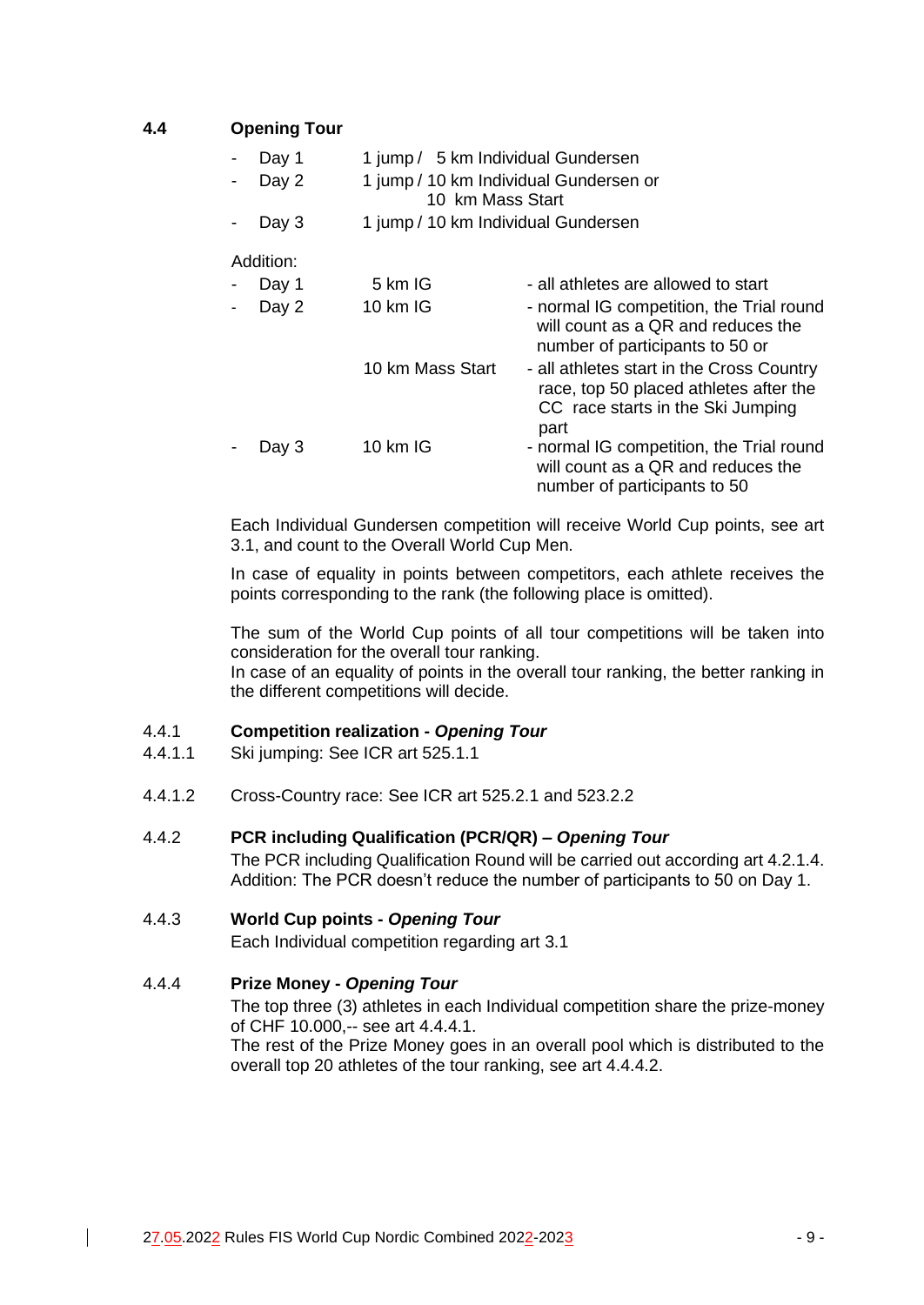#### 4.4.4.1 **Prize Money CHF 10.000,-- -** *Opening Tour*, divided between the top 3 per day

| <b>Place</b> | Day 1<br><b>CHF</b> | Day 2<br><b>CHF</b> | Day 3<br>CHF |
|--------------|---------------------|---------------------|--------------|
|              | 5.000               | 5.000               | 5.000        |
|              | 3.000               | 3.000               | 3.000        |
| ື            | 2.000               | 2.000               | 2.000        |

#### 4.4.4.2 **Overall Prize Money CHF 70.500,-- -** *Opening Tour*, divided between the top 20 athletes of the overall tour ranking:

 $1^{\text{st}}$  place = CHF 15.000.-- 11<sup>th</sup>  $2^{nd}$  place = CHF 10.000.-- 12<sup>th</sup>

 $3<sup>rd</sup>$  place = CHF 7.500.-- 13<sup>th</sup>

 $4<sup>th</sup>$  place = CHF 3.750.-- 14<sup>th</sup>

- $5<sup>th</sup>$  place = CHF 3.250.-- 15<sup>th</sup>
- $6<sup>th</sup>$  place = CHF 3.071.-- 16<sup>th</sup>
- $7<sup>th</sup>$  place = CHF 2.887.-- 17<sup>th</sup>
- $8<sup>th</sup>$  place = CHF 2.714.-- 18<sup>th</sup>

 $9<sup>th</sup>$  place = CHF 2.550.-- 19<sup>th</sup>

 $10^{th}$  place = CHF 2.398.-- 20<sup>th</sup>

 $11^{th}$  place = CHF 2.255.-- $12^{th}$  place = CHF 2.120.- place = CHF 1.995.- place = CHF 1.875.--  $15<sup>th</sup>$  place = CHF 1.760.-- $16<sup>th</sup>$  place = CHF 1.655.- place = CHF 1.570.- place = CHF 1.470.- place = CHF 1.380.- place = CHF 1.300.--

## **5. WCNC-M Prizes**

#### **5.1 Prize Money**

The Organizing Committee must provide prize money of at least the following amount in Swiss Francs (CHF) per competition:

5.1.1 Bank transfer fees and value added tax (VAT) is covered by the Organizer. The below mentioned prize money is declared without VAT.

**Individual competition - CHF 33.150**,-- divided between the top 20 athletes:

| $1^{st}$ place = CHF 8.000.-- | $11^{th}$ place = CHF 700.-- |
|-------------------------------|------------------------------|
| $2^{nd}$ place = CHF 6.000.-- | $12^{th}$ place = CHF 650.-- |
| $3rd$ place = CHF 4.000.--    | $13^{th}$ place = CHF 600.-- |
| $4th$ place = CHF 2.500.--    | $14th$ place = CHF 550.--    |
| $5th$ place = CHF 2.000.--    | $15^{th}$ place = CHF 510.-- |
| $6th$ place = CHF 1.500.--    | $16th$ place = CHF 460.--    |
| $7th$ place = CHF 1.300.--    | $17th$ place = CHF 430.--    |
| $8th$ place = CHF 1.100.--    | $18^{th}$ place = CHF 400.-- |
| $9th$ place = CHF 920.--      | $19th$ place = CHF 380.--    |
| $10^{th}$ place = CHF 800.--  | $20^{th}$ place = CHF 350.   |

**Team competition / Mixed Team competition - CHF 30.000,--** divided between the top three (3) teams:

 $1<sup>st</sup>$  place = CHF 16.000,-- $2^{nd}$  place = CHF 10.000,-- $3<sup>rd</sup>$  place = CHF 4.000,--

**Team Sprint competition: CHF 30.000,--** divided between the top 6 teams:

| $1^{st}$ place = CHF 12.000,-- | $4th$ place = CHF 3.000,-- |  |
|--------------------------------|----------------------------|--|
| $2nd$ place = CHF $8.000,-$    | $5th$ place = CHF 2.000,-- |  |
| $3rd$ place = CHF 4.000 ,--    | $6th$ place = CHF 1.000,-- |  |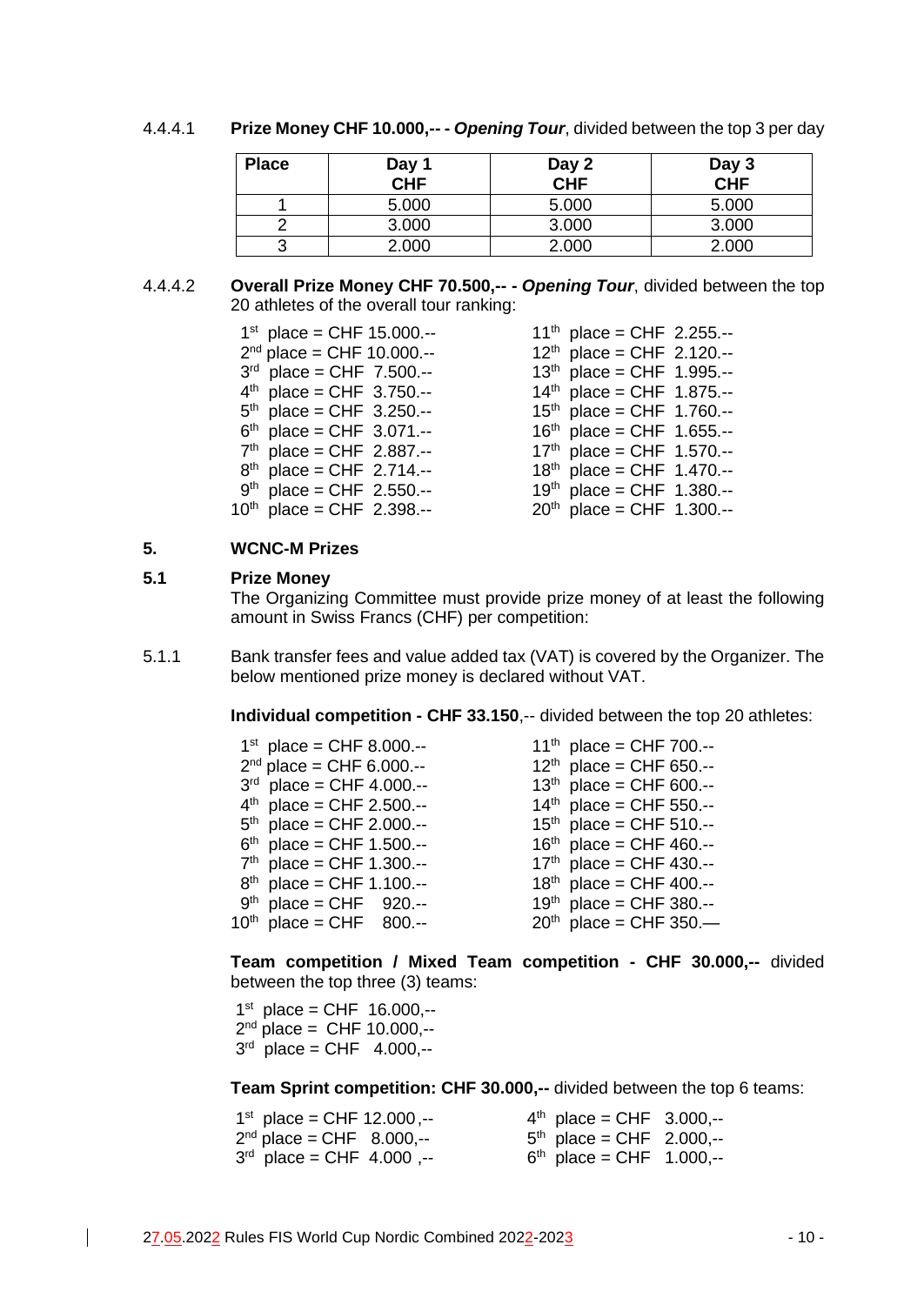## 5.1.2 **Timely Payment of Prize Money**

If a Local Organizing Committee has all the necessary bank and tax information from participating athletes, the prize money must be paid electronically 1 week after the competition. A late payment charge will apply for Organizers from the second week of CHF 999,--. Excluded from this deadline is a delay due to wrong or missing bank account information.

NSA's are responsible for entering the personal bank information for each athlete using the Athlete Registration module in the FIS Member Section.

## 5.1.3 **Overall Prize Money**

For each World Cup competition the amount of CHF 2.000.-- shall be paid by the organizers in a so-called "overall pool". On the end of the World Cup season the total amount will be distributed to the top six (6) athletes of the overall World Cup men, the best ski jumper and the fastest skier of the World Cup 2021-22, see art. 5.1.4

| Prize Money Calculation 2022-2023 (CHF) *) |     |        |  |  |
|--------------------------------------------|-----|--------|--|--|
| Amount                                     |     | 2.000  |  |  |
| Number of events                           |     | 22     |  |  |
| Total                                      |     | 44.000 |  |  |
| For the best ski jumper**                  |     | 6.000  |  |  |
| For the fastest skier**                    |     | 6.000  |  |  |
| <b>Overall World Cup</b>                   |     | 32.000 |  |  |
| 1 <sup>st</sup> Place                      | 38% | 12.160 |  |  |
| $2nd$ Place                                | 25% | 8.000  |  |  |
| 3 <sup>rd</sup> Place                      | 15% | 4.800  |  |  |
| 4 <sup>th</sup> Place                      | 10% | 3.200  |  |  |
| 5 <sup>th</sup> Place                      | 7%  | 2.240  |  |  |
| 6 <sup>th</sup> Place                      | 5%  | 1.600  |  |  |

### 5.1.4 **Prize Money -** *best ski jumper / fastest skier / overall WC*

\*) If a competition has to be cancelled, the prize money has to be adapted.

\*\*) Only Individual Gundersen competition is valid for the calculation.

The Overall prize money has also to be paid if a competition is moved in another country.

## **5.2 FIS World Cup Trophy**

The winner of the Overall FIS World Cup Men Nordic Combined (including all Individual World Cup competitions) receives the big World Cup trophy, which will be provided by the FIS.

## **5.3 FIS World Cup Medals**

The first three (3) competitors receive FIS World Cup medals**.**

## **5.4 FIS Nations Cup Trophy**

The winner of the FIS-Nations Cup receives the FIS-Nations trophy.

#### **5.5 Provision of Awards**

The trophies and medals will be provided by the FIS.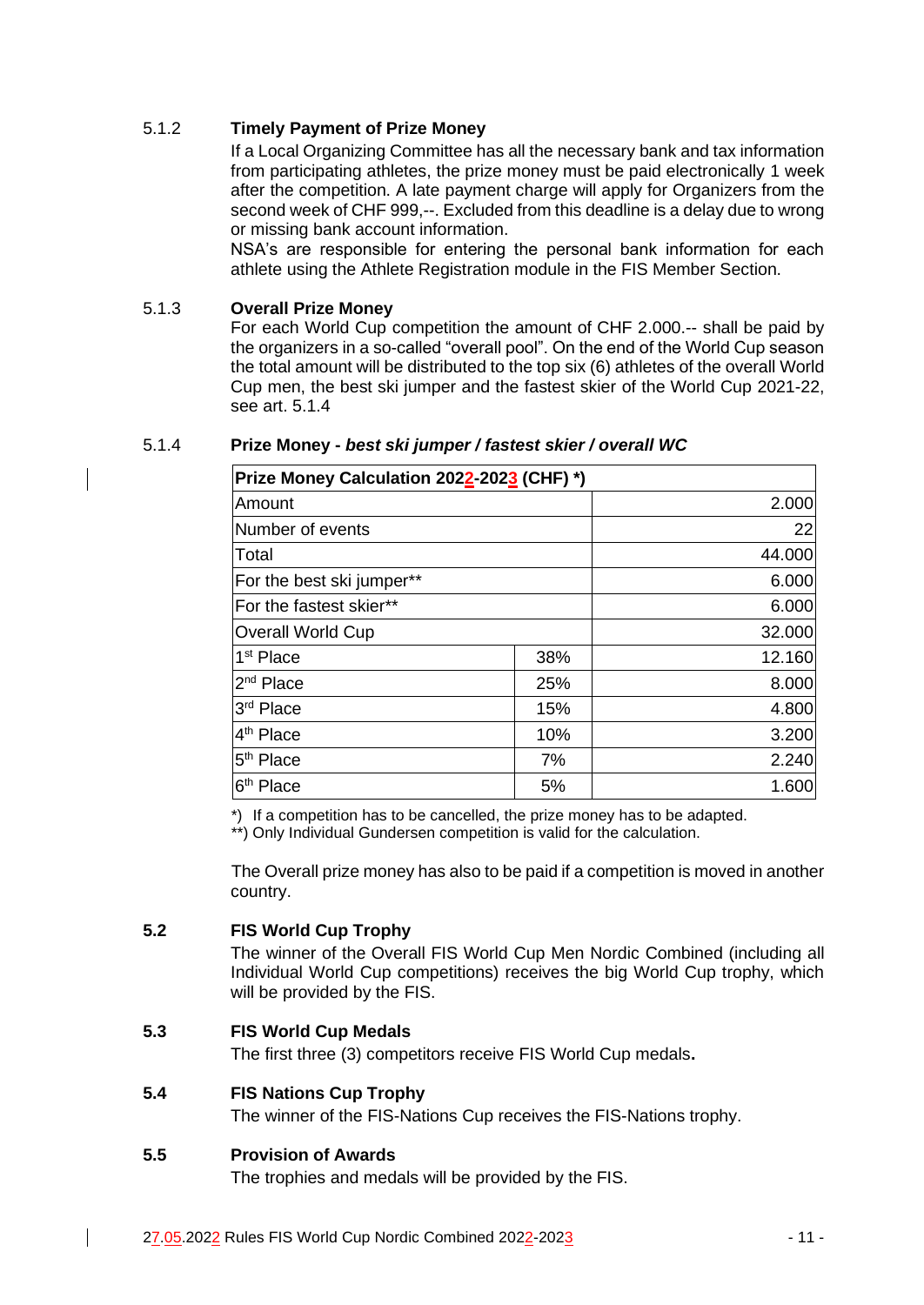## **5.6 Presentation**

The awarding ceremony for the overall winners will take place in connection with the World Cup Men final.

#### **6. Reimbursement of Expenses**

#### **6.1 Nations Quota for the Reimbursement of Expenses**

The national quota for the participating nations will be determined as follows:

- A World Ranking List will be established using the results from the WCNC-M competitions (art. 4.1).

From this World Ranking List will be included at the end of each period's:

- the top 55 competitors in the World Ranking List with a maximum of six (6) athletes per nation
- the top three (3) athletes (only one per nation) of the current COCNC-M period
- as well as a basic quota.

Each National Ski Association has the right to be reimbursed for a maximum of seven (7) athletes.

The number of officials that have to be taken over will be determined according to the following standards:

Key for the quota of officials:

| 1 – 4 athletes | 2 officials |
|----------------|-------------|
| 5 – 7 athletes | 3 officials |

**6.2** The following reimbursements must be paid to the teams according to the quotas determined in art. 6.1 for the reimbursement of expenses of the National Ski Associations.

#### 6.2.1 **Accommodation**

Room and full pension in a good hotel in the competition resort for the duration of the event, beginning one night before the first official training resp. the night following after the last competition. Two single rooms per nation must be provided

for nations with starting quota 4 and more.

The organizer has to provide all significant information for the creation of a Team Info Booklet (invitation and information packet) to FIS. Participating teams must enter their competitors prior to the published entry deadline in the Team Info Bookled. By doing so, secure their required number of booked room reservation. For booked room reservation not used, the organizer has the right to demand a cancellation fee from the National Ski Associations.

In case reimbursements of travel expenses for the nations concerned occur, the organizer has the right to deduct the cancellation fee directly from the reimbursement of the travel expenses.

By no means is the organizer or the hotel manager allowed to demand the vacating of the rooms on the day of the competition without agreement of the team captain.

For competitors and officials not included in the quota, the Organizing Committee has to provide competitors and officials accommodation and meals at least 25%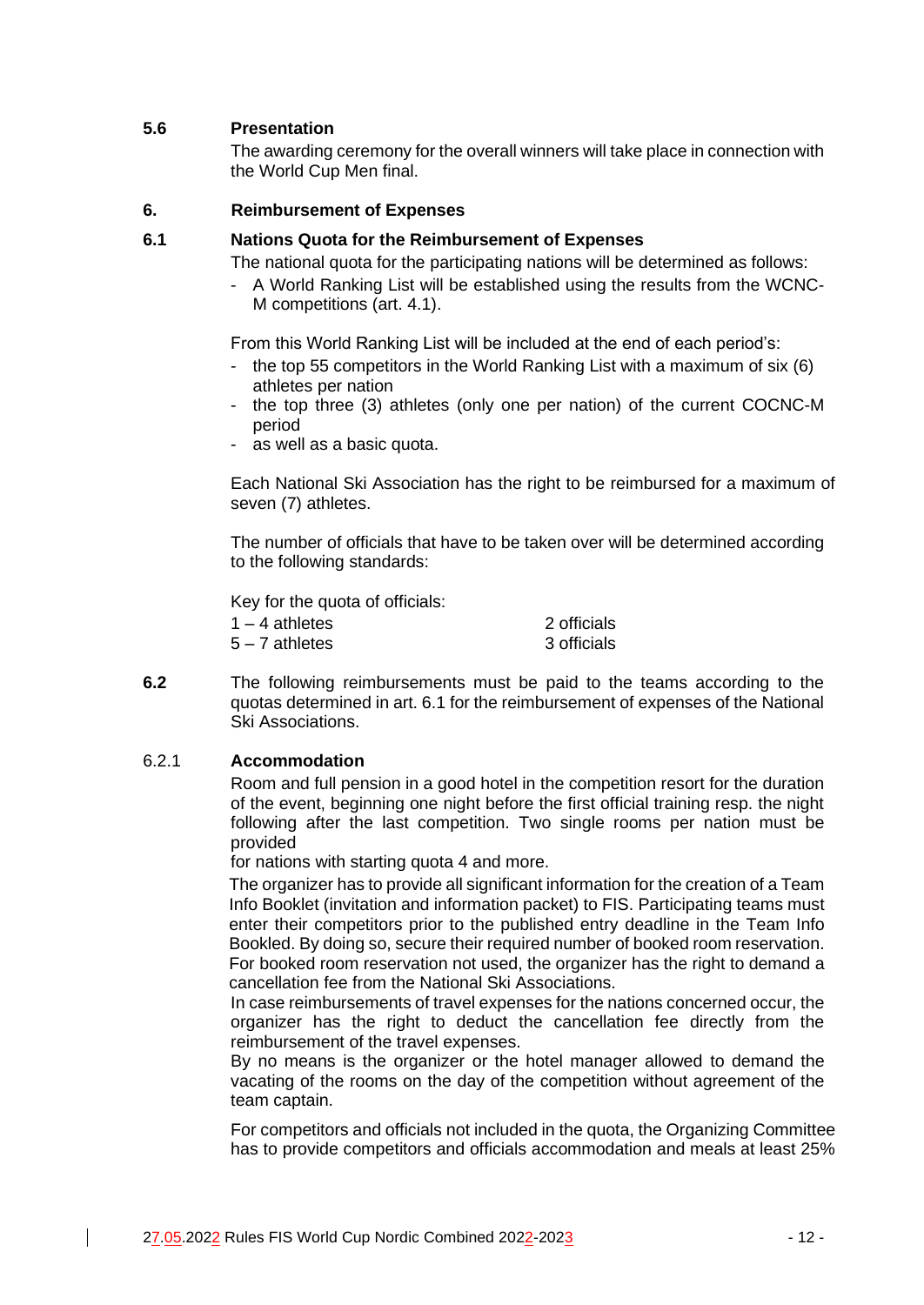below the normal price at the host venue, whereby CHF 125,-- is the maximum price.

If a NSA choose to book their accommodation themselves, they will get reimbursed for their actual cost up to a maximum CHF 125,-- per person including full board by providing the invoice to the Organizing committee.

## 6.2.2 **Travel expenses**

The WCNC-M organizer has to pay the following minimum reimbursement per person, according to the travel regions established by FIS for travel costs, based on Swiss Francs (CHF):

| 1. | Organizers of group A have to pay:                                                                                                                                                                                                                                |                                                               |  |  |
|----|-------------------------------------------------------------------------------------------------------------------------------------------------------------------------------------------------------------------------------------------------------------------|---------------------------------------------------------------|--|--|
|    | for quota from a country in group A<br>for quota from a country in group B<br>for quota from a country in group C<br>for quota from a country in group D<br>for quota from a country in group E                                                                   | CHF 250.-<br>CHF 400.-<br>CHF 400.-<br>CHF 600.-<br>CHF 700.- |  |  |
| 2. | Organizers of group B have to pay:                                                                                                                                                                                                                                |                                                               |  |  |
|    | for quota from a country in group A<br>for quota from a country in group B<br>for quota from a country in group C<br>for quota from a country in group D<br>for quota from a country in group E                                                                   | CHF 400.-<br>CHF 250.<br>CHF 400.-<br>CHF 600.-<br>CHF 700.-  |  |  |
| 3. | Organizers of group C have to pay:<br>for quota from a country in group A<br>for quota from a country in group B<br>for quota from a country in group C<br>for quota from a country in group D<br>for quota from a country in group E                             | CHF 400.-<br>CHF 400.-<br>CHF 250.-<br>CHF 600.-<br>CHF 700.- |  |  |
| 4. | Organizers of group D have to pay:<br>for quota from a country in group A<br>for quota from a country in group B<br>for quota from a country in group C<br>for quota from a country in group D<br>for quota from a country in group E<br>$\overline{\phantom{a}}$ | CHF 600.-<br>CHF 600.-<br>CHF 600.-<br>CHF 250.-<br>CHF 700.- |  |  |
| 5. | Organizers of group E have to pay:<br>for quota from a country in group A<br>for quota from a country in group B<br>for quota from a country in group C<br>for quota from a country in group D<br>for quota from a country in group E<br>$\overline{\phantom{a}}$ | CHF 700.-<br>CHF 700.-<br>CHF 700.-<br>CHF 700.-<br>CHF 250.  |  |  |

A late payment charge will apply for organizers from the second week on: CHF 999,-- per week in default. Excluded from this is a delay due to wrong or missing bank account information.

- 6.2.2.1 The FIS members are divided into five travel resp. organizer regions as follows:
	- 1) Northern Europe Group A (DEN, EST, FIN, ISL, NOR, SWE)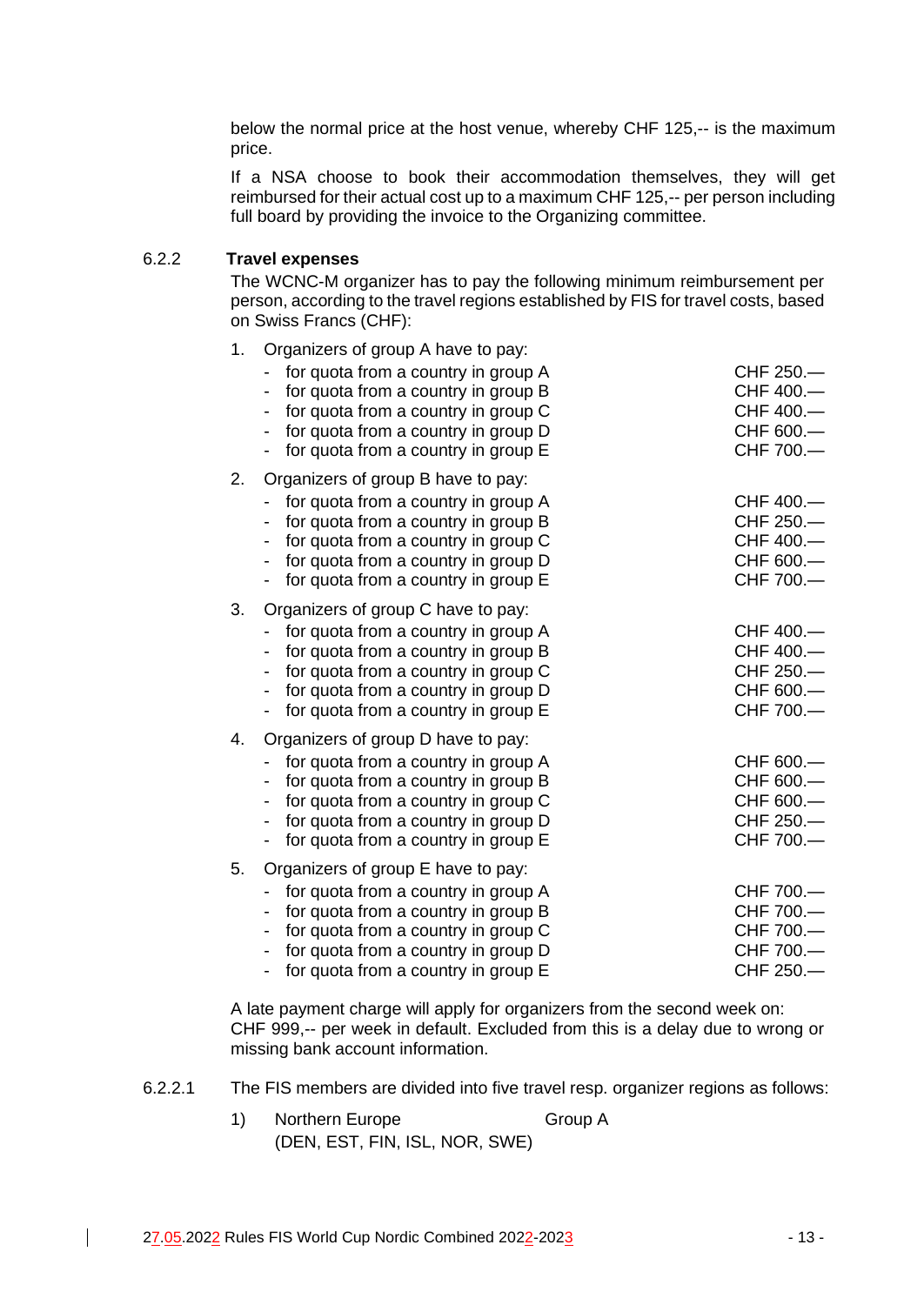- 2) East Europe Group B (BLR, BUL, GEO, LAT, LTU, RUM, RUS, UKR, UZB)
- 3) Middle and South Europe Group C (AND, AUT, BEL, BIH, CRO, CZE, ESP, FRA, GER, GBR, GRE, HUN, IRL, ITA, LIE, LUX, MON, NED, POL, RSM, SVK, SLO, SUI, TUR)
- 4) Overseas I Group D ALG, CAN, EGY, IRA, ISR, LIB, MAR, MEX, RSA, SEN, SUD, SWZ, USA, ZIM)
- 5) Overseas II Group E (ARG, AUS, BRA, CHI, CHN, FIJ, GUA, HON, KAZ, JPN, KOR, PRK, MGL, NZE, PHI, PUR, URU, ISV)
- 6.2.2.2 Charter arrangements (flight, train, bus, ship) may be organized and charged for by the OC or between several OC's (coordinated arrangements); this offer must be made in writing and be included in the program or invitation. The teams must confirm their acceptance or refusal to the organizers within the official entry deadline.
- 6.2.2.3 Bus journeys should be limited to 400 km. The transfer from and to the airport will be organized and covered by the organizer, as long as the resp. National Ski Association has informed the OC of the members of the team, arrival day, arrival time and the flight number.

## 6.2.3 **Payment FIS Officials**

The designated Technical Delegates (TD, TD-A, TD nat.), the Assistant RD, the Equipment Controller and the Jumping Judges have to be paid according to the ICR (art. 505.3). The TD nat. supports the jury and the Equipment Controller and receives the daily allowance as a TD.

The OC has to pay for the Media Coordinator travel, accommodation and board. Prior to travel, all officials must contact the organizer regarding the arrangements.

6.2.3.1 A late payment charge will apply for organizers from the second week on: CHF 999,- per week in default. Excluded from this is a delay due to wrong or missing bank account information.

## **7. FIS WCNC-M Title Sponsor / Advertising / Media Service**

- **7.1** The FIS signs an agreement with the official FIS World Cup presenting sponsor or with an agency.
- **7.2** The "FIS World Cup Organizer agreement", concluded between FIS and the NSA/OC respectively club, contains all advertising matter to be strictly observed by the parties involved.
- **7.3** The OC's Chief of Media will be supported by the FIS Media Coordinator, nominated by the FIS, for general services regarding PR and information media service, winner's press conference etc.